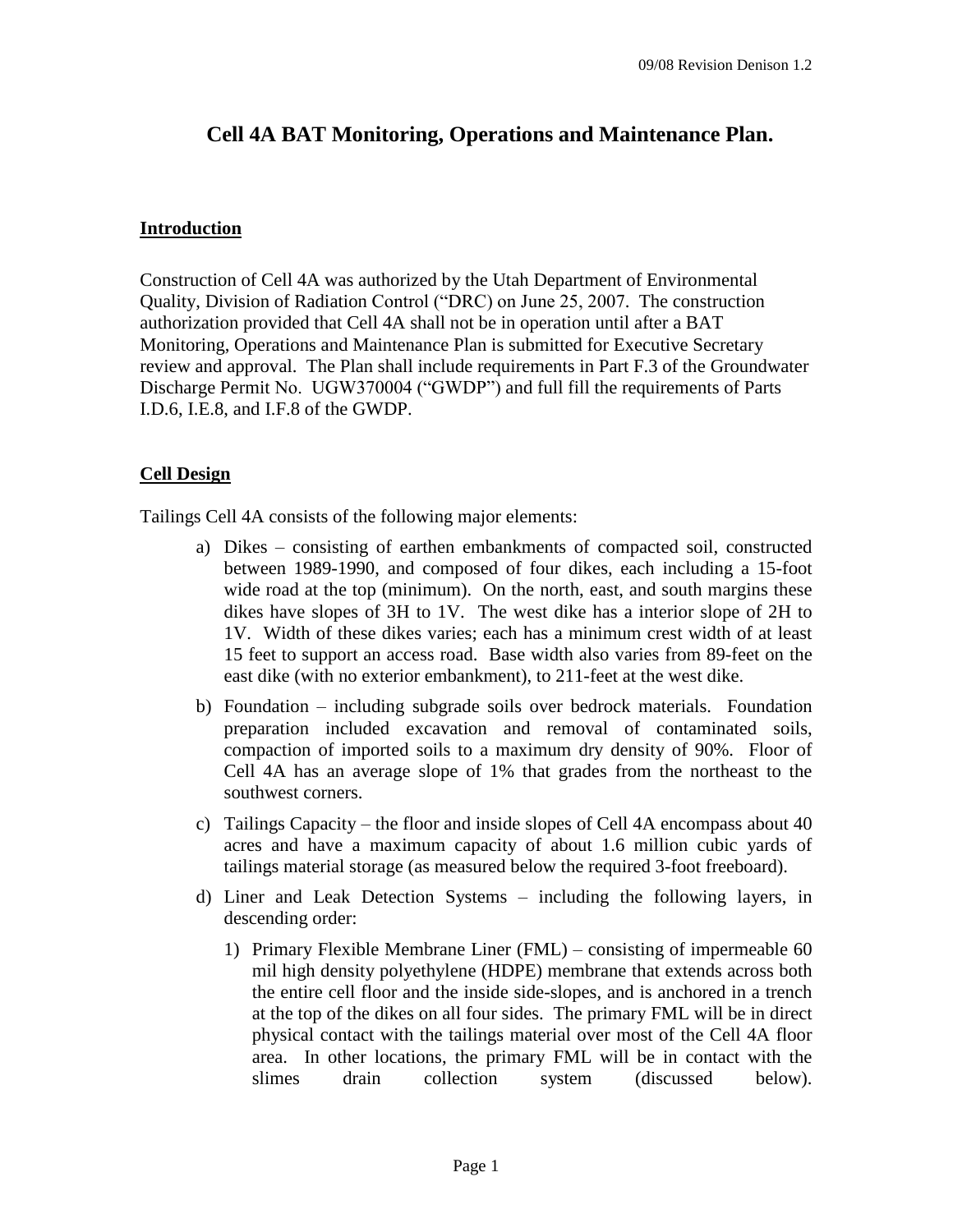- 2) Leak Detection System –includes a permeable HDPE geonet fabric that extends across the entire area under the primary FML in Cell 4A, and drains to a leak detection sump in the southwest corner. Access to the leak detection sump is via an 18-inch inside diameter (ID) PVC pipe placed down the inside slope, located between the primary and secondary FML liners. At its base this pipe will be surrounded with a gravel filter set in the leak detection sump, having dimensions of 10 feet by 10 feet by 2 feet deep. In turn, the gravel filter layer will be enclosed in an envelope of geotextile fabric. The purpose of both the gravel and geotextile fabric is to serve as a filter.
- 3) Secondary FML –consisting of an impermeable 60-mil HDPE membrane found immediately below the leak detection geonet. Said FML also extends across the entire Cell 4A floor, up the inside side-slopes and is also anchored in a trench at the top of all four dikes.
- 4) Geosynthetic Clay Liner –consisting of a manufactured geosynthetic clay liner (GCL) composed of 0.2-inch of low permeability bentonite clay centered and stitched between two layers of geotextile. Prior to disposal of any wastewater in Cell 4A, the Permittee shall demonstrate that the GCL has achieved a moisture content of at least 50% by weight. This item is a revised requirement per DRC letter to DUSA dated September 28, 2007
- e) Slimes Drain Collection System –including a two-part system of strip drains and perforated collection pipes both installed immediately above the primary FML, as follows:
	- 1) Horizontal Strip Drain System is installed in a herringbone pattern across the floor of Cell 4A that drain to a "backbone" of perforated collection pipes. These strip drains are made of a prefabricated two-part geo-composite drain material (solid polymer drainage strip) core surrounded by an envelope of non-woven geotextile filter fabric. The strip drains are placed immediately over the primary FML on 50-foot centers, where they conduct fluids downgradient in a southwesterly direction to a physical and hydraulic connection to the perforated slimes drain collection pipe. A series of continuous sand bags, filled with filter sand cover the strip drains. The sand bags are composed of a woven polyester fabric filled with well graded filter sand to protect the drainage system from plugging.
	- 2) Horizontal Slimes Drain Collection Pipe System –includes a "backbone" piping system of 4-inch ID Schedule 40 perforated PVC slimes drain collection (SDC) pipe found at the downgradient end of the strip drain lines. This pipe is in turn overlain by a berm of gravel that runs the entire diagonal length of the cell, surrounded by a geotextile fabric cushion in immediate contact with the primary FML. In turn, the gravel is overlain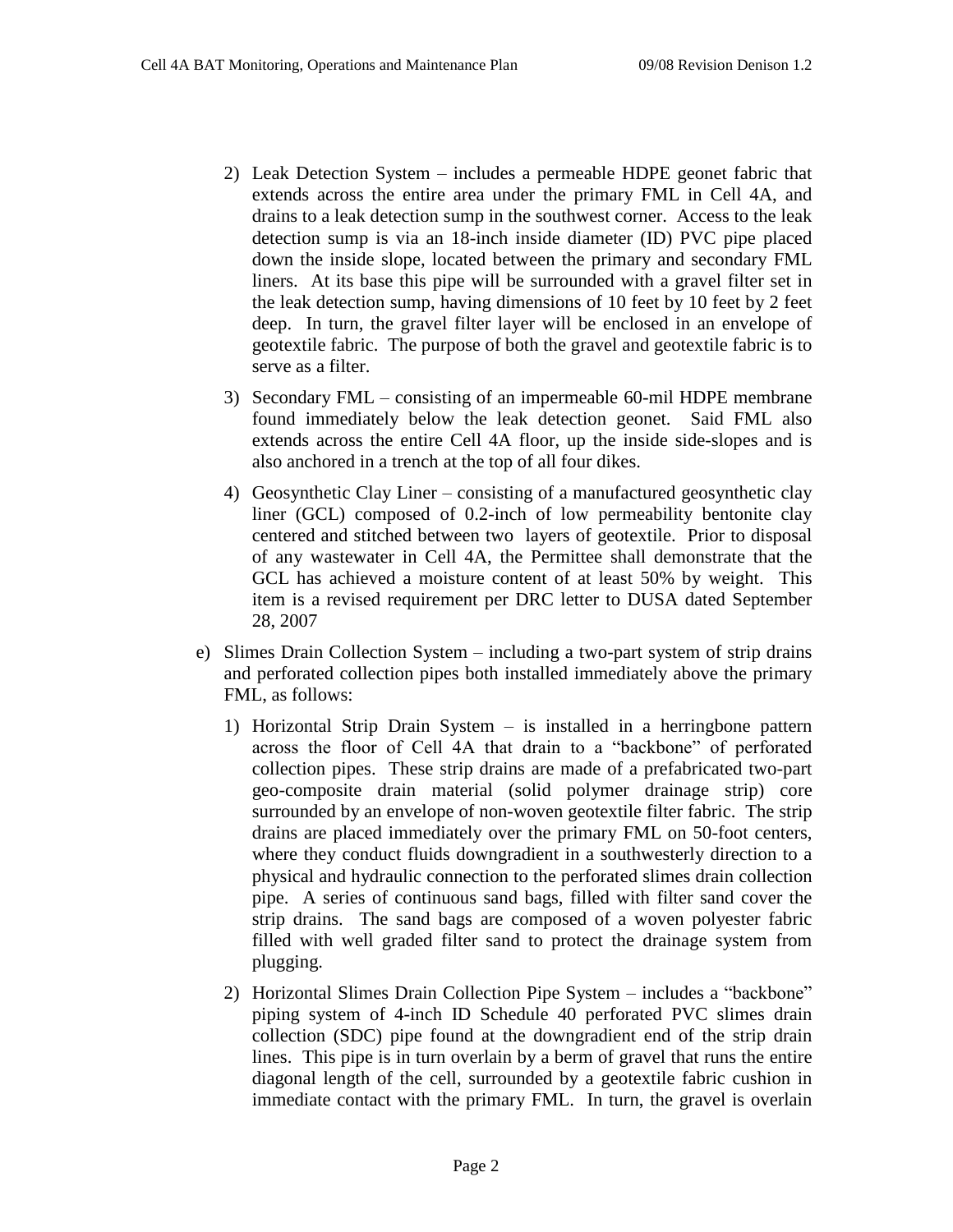by a layer of non-woven geotextile to serve as an additional filter material. This perforated collection pipe serves as the "backbone" to the slimes drain system and runs from the far northeast corner downhill to the far southwest corner of Cell 4A where it joins the slimes drain access pipe.

- 3) Slimes Drain Access Pipe consisting of an 18-inch ID Schedule 40 PVC pipe placed down the inside slope of Cell 4A at the southwest corner, above the primary FML. Said pipe then merges with another horizontal pipe of equivalent diameter and material, where it is enveloped by gravel and woven geotextile that serves as a cushion to protect the primary FML. A reducer connects the horizontal 18-inch pipe with the 4-inch SDC pipe. At some future time, a pump will be set in this 18-inch pipe and used to remove tailings wastewaters for purposes of de-watering the tailings cell.
- f) Dike Splash Pads A minimum of eight  $(8)$  10-foot wide splash pads are installed on the interior dike slopes to protect the primary FML from abrasion and scouring by tailings slurry. These pads will consist of an extra layer of 60 mil HDPE membrane that will be placed down the inside slope of Cell 4A, from the top of the dike and down the inside slope. The pads on the north side of the Cell will extend to a point 5-feet beyond the toe of the slope to protect the liner bottom during initial startup of the Cell. The exact location of the splash pads is detailed on the As-Built Plans and Specifications.
- g) Emergency Spillway –a concrete lined spillway constructed near the western corner of the north dike to allow emergency runoff from Cell 3 into Cell 4A. This spillway will be limited to a 6-inch reinforced concrete slab set directly over the primary FML in a 4-foot deep trapezoidal channel. No other spillway or overflow structure will be constructed at Cell 4A. All stormwater runoff and tailings wastewaters not retained in Cells 2 and 3, will be managed and contained in Cell 4A, including the Probable Maximum Precipitation and flood event.

# **Cell Operation**

# Solution Discharge

Cell 4A will initially be used for storage and evaporation of process solutions from the Mill operations. These process solutions will be from the uranium/vanadium solvent extraction circuit, or transferred from Cell 1 evaporation pond or the free water surface from Cell 3. The solution will be pumped to Cell 4A through 6 inch or 8 inch diameter HDPE pipelines. The initial solution discharge will be in the southwest corner of the Cell. The discharge pipe will be routed down the Splash Pad provided in the corner of the Cell to protect the pipeline running from the solution reclaim barge. The solution will be discharged in the bottom of the Cell, away from any sand bags or other installation on the top of the FML. Building the solution pool from the low end of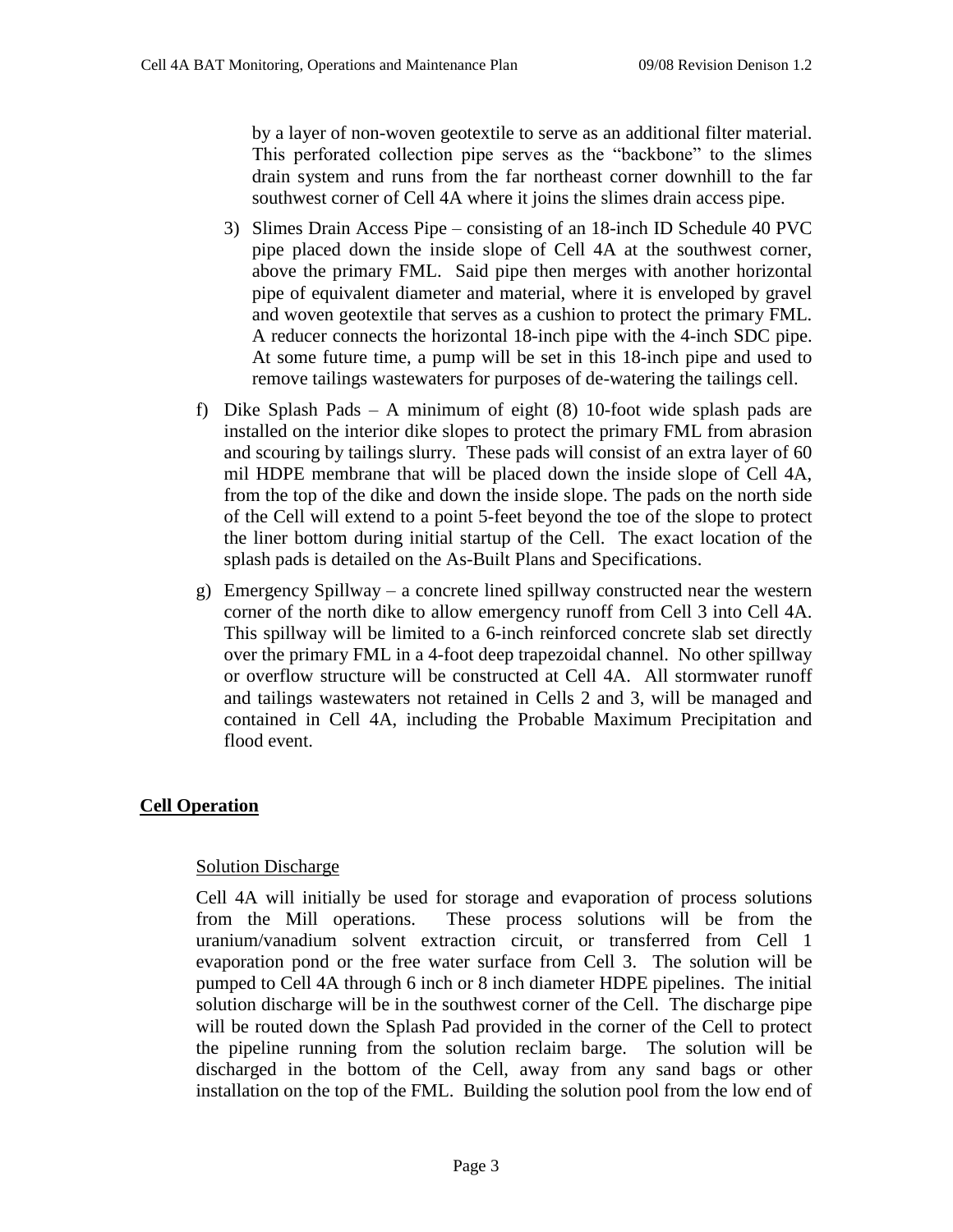the Cell will allow the solution pool to gradually rise around the slimes drain strips, eliminating any damage to the strip drains or the sand bag cover due to solution flowing past the drainage strips. The solution will eventually be discharged along the dike between Cell 3 and Cell 4A, utilizing the Splash Pads described above. The subsequent discharge of process solutions will be near the floor of the pond, through a discharge header designed to discharge through multiple points, thereby reducing the potential to damage the Splash Pads or the Slimes Drain system. At no time will the solution be discharged into less than 2 feet of solution. As the cell begin to fill with solution the discharge point will be pull back up the Splash Pad and allowed to continue discharging at or near the solution level.

## Initial Solids Discharge

Once Cell 4A is needed for storage for tailings solids the slurry discharge from No. 8 CCD thickener will be pumped to the cell through 6 inch or 8 inch diameter HDPE pipelines. The pipelines will be routed along the dike between Cell 3 and Cell 4A, with discharge valves and drop pipes extending down the Splash Pads to the solution level. One or all of the discharge points can be used depending on operational considerations. Solids will settle into a cone, or mound, of material under the solution level, with the courser fraction settling out closer to the discharge point. The initial discharge locations are shown on Figure 1. Figure 2 illustrates the general location of the solution and slurry discharge pipelines and control valvel locations. The valves are  $6"$  or  $8"$  stainless steel knife-gate valves. The initial discharge of slurry will be at or near the toe of the Cell slope and then gradually moved up the slope, continuing to discharge at or near the water surface. This is illustrated in Section A-A on Figure 2. Because of the depth of Cell 4A, each of the discharge points will be utilized for an extended period of time before the cone of material is above the maximum level of the solution. The discharge location will then moved further to the interior of the cell allowing for additional volume of solids to be placed under the solution level. The solution level in the cell will vary depending on the operating schedule of the Mill and the seasonal evaporation rates. The tailings slurry will not be allowed to discharge directly on to the Splash Pads, in order to further protect the FML. The tailings slurry will discharge directly in to the solution contained in the Cell, onto an additional protective sheet, or on to previously deposited tailings sand.

# Equipment Access

Access will be restricted to the interior portion of the cell due to the potential to damage the flexible membrane liner. Only rubber tired all terrain vehicles or foot traffic will be allowed on the flexible membrane liner. Personnel are also cautioned on the potential damage to the flexible membrane liner through the use and handling of hand tools and maintenance materials.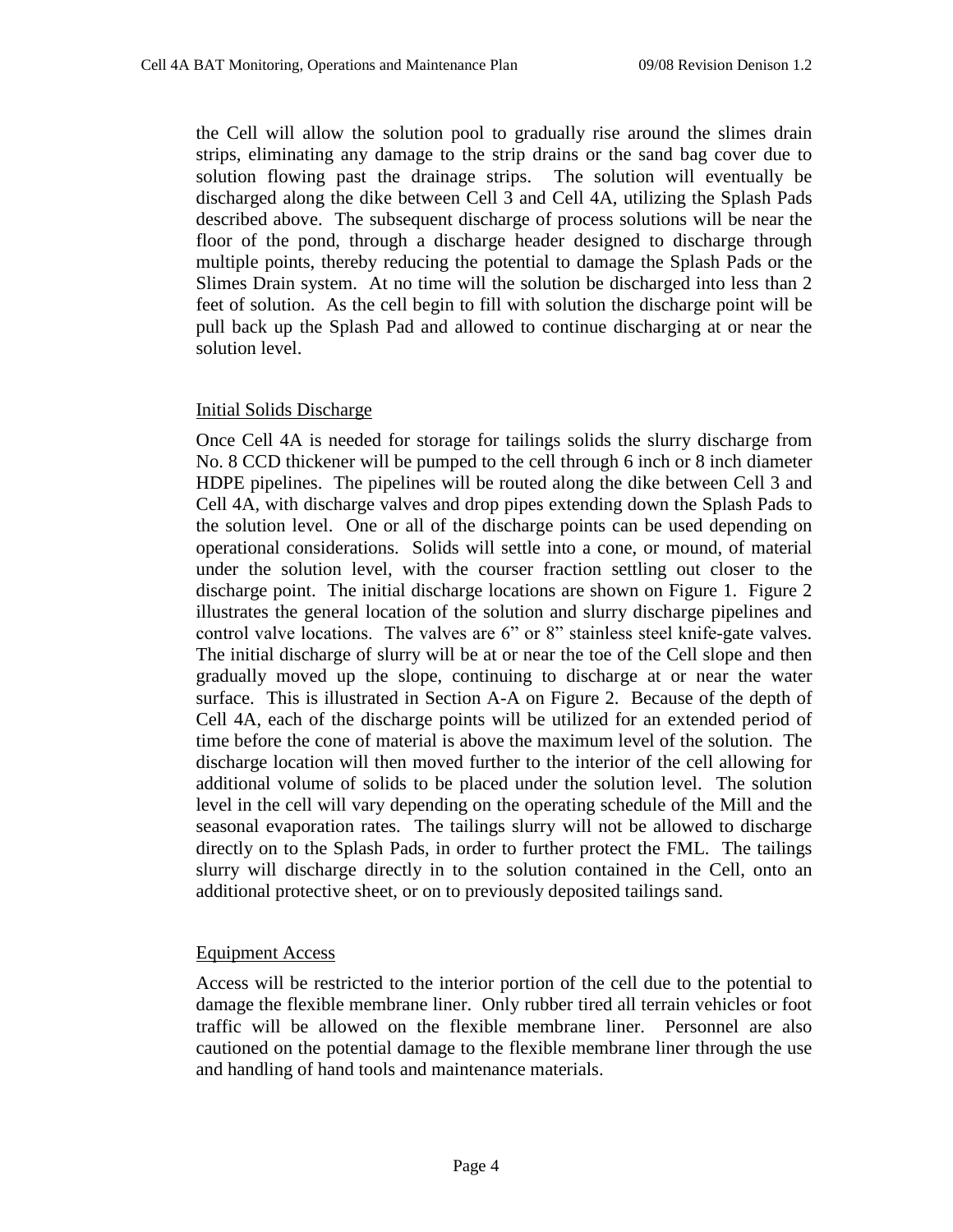#### Reclaim Water System

A pump barge and solution recovery system will be installed in the southwest corner of the cell to pump solution from the cell for water balance purposes or for re-use in the Mill process. Figure 3 illustrates the routing of the solution return pipeline and the location of the pump barge. The pump barge will be constructed and maintained to ensure that the flexible membrane liner is not damaged during the initial filling of the cell or subsequent operation and maintenance activities. The condition of the pump barge and access walkway will be noted during the weekly Cell inspections.

#### Interim Solids Discharge

Figure 4 illustrates the progression of the slurry discharge points around the east side of Cell 4A. Once the tailings solids have been deposited along the north and east sides of the Cell, the discharges points will subsequently be moved to the sand beaches, which will eliminate any potential for damage to the liner system.

## Liner Maintenance and QA/QC

Any construction defects or operational damage discovered during observation of the flexible membrane liner will be repaired, tested and documented according to the procedures detailed in the approved **Revised construction Quality Assurance Plan for the Construction of the Cell 4A Lining System, May 2007, by GeoSyntec Consultants.**

#### **BAT Performance Standards for Tailings Cell 4A**

DUSA will operate and maintain Tailings Cell 4A so as to prevent release of wastewater to groundwater and the environment in accordance with this BAT Monitoring Operations and Maintenance Plan, pursuant to Part I.H.19 of the GWDP. These performance standards shall include:

> 1) Leak Detection System Pumping and Monitoring Equipment –the leak detection system pumping and monitoring equipment, includes a submersible pump, pump controller, water level indicator (head monitoring), and flow meter with volume totalizer. The pump controller is set to maintain the maximum level in the leak detection system at no more than 1 foot above the lowest level of the secondary flexible menbrane. A second leak detection pump with pressure transducer, flow meter, and manufacturer recommended spare parts for the pump controller and water level data collector is maintained in the Mill warehouse to ensure that the pump and controller can be replaced and operational within 24 hours of detection of a failure of the pumping system. The root cause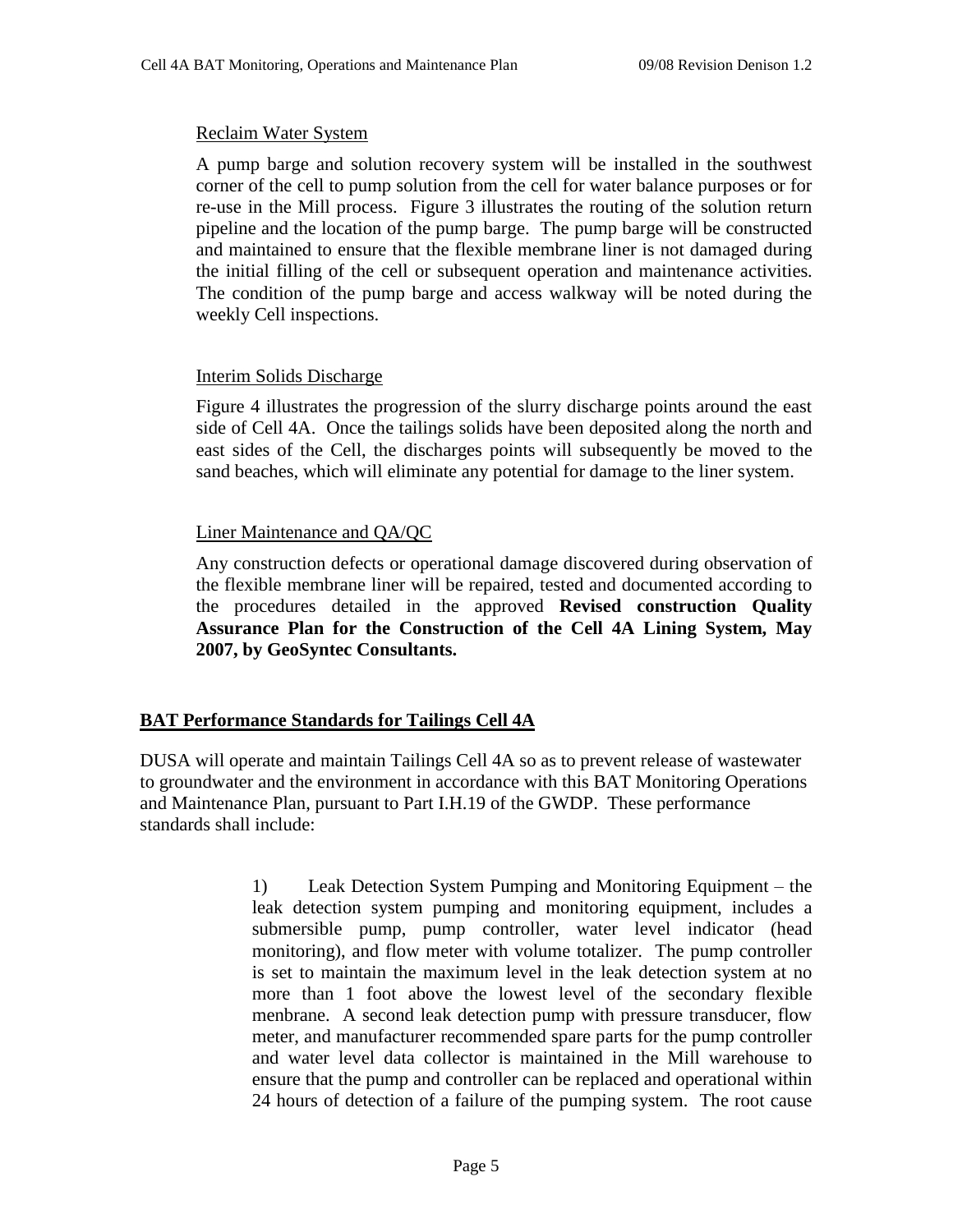of the equipment failure will be documented in a report to Mill management with recommendations for prevention of a re-occurrence.

- 2) Maximum Allowable Head the Permittee shall measure the fluid head above the lowest point on the secondary flexible membrane by the use of procedures and equipment specified in the **White Mesa Mill Tailings Management System and Discharge Minimization Technology (DMT) monitoring Plan, 3/07 Revision: Denison-3,** or the currently approved DMT Plan. Under no circumstance shall fluid head in the leak detection system sump exceed a 1-foot level above the lowest point in the lower flexible membrane liner.
- 3) Maximum Allowable Daily LDS Flow Rates the Permittee shall measure the volume of all fluids pumped from the LDS on a weekly basis, and use that information to calculate an average volume pumped per day. Under no circumstances shall the daily LDS flow volume exceed 24,160 gallons/day. The maximum daily LDS flow volume will be compared against the measured cell solution levels detailed on the attached Table 1 to determine the maximum daily allowable LDS flow volume for varying head conditions in the cell. .
- 4) 3-foot Minimum Vertical Freeboard Criteria the Permittee shall operate and maintain wastewater levels to provide a 3-foot Minimum of vertical freeboard in Tailings Cell 4A. Said measurements shall be made to the nearest 0.1 foot.
- 5) Slimes Drain Recovery Head Monitoring –immediately after the Permittee initiates pumping conditions in the Tailings Cell 4A slimes drain system, monthly recovery head tests and fluid level measurements will be made in accordance with a plan approved by the DRC Executive Secretary. The slimes drain system will pumping and monitoring equipment, includes a submersible pump, pump controller, water level indicator (head monitoring), and flow meter with volume totalizer.

# **Routine Maintenance and Monitoring**

Trained personnel inspect the White Mesa tailings system on a once per day basis. Any abnormal occurrences or changes in the system will be immediately reported to Mill management and maintenance personnel. The inspectors are trained to look for events involving the routine placement of tailings material as well as events that could affect the integrity of the tailings cell dikes or lining systems. The daily inspection reports are summarized on a monthly basis and reviewed and signed by the Mill Manager.

# Solution Elevation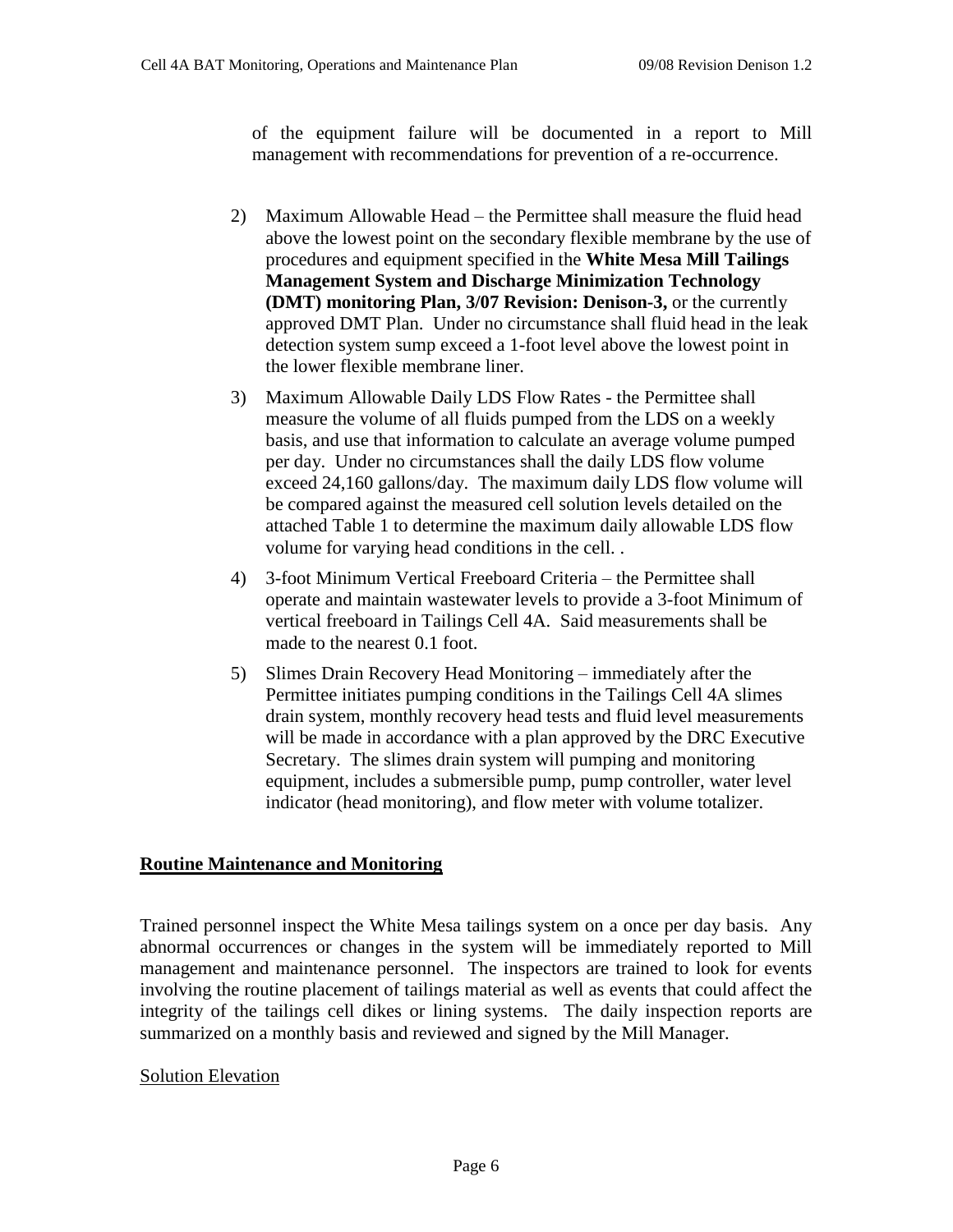Measurements in Cell 4A are to be taken by survey on a weekly basis as follows:

- (i) The survey will be performed by the Mill's Radiation Safety Officer or designee (the "Surveyor") with the assistance of another Mill worker (the "Assistant");
- (ii) The survey will be performed using a survey instrument (the "Survey") Instrument") accurate to 0.01 feet, such as a Sokkai No. B21, or equivalent, together with a survey rod (the "Survey Rod") having a visible scale in 0.01 foot increments;
- (iii)The reference Points (the "Reference Points") for Cells 4A are known points established by Registered Land Surveyor. For Cell 4A, the Reference Point is a piece of metal rebar located on the dike between Cell 3 and Cell 4A. The elevation at the top of this piece of rebar (the Reference Point Elevation for Cell 4A is at 5,607.83 feet above mean sea level("amsl");
- (iv) The Surveyor will set up the Survey Instrument in a location where both the applicable Reference Point and pond surface are visible. For Cell 4A, this is typically on the road between Cell 3 and Cell4A, approximately 100 feet east of the Cell 4A Reference Point;
- (v) Once in location, the Surveyor will ensure that the Survey Instrument is level by centering the bubble in the level gauge on the Survey Instrument;
- (vi)The Assistant will place the Survey Rod vertically on the Cell 4A Reference Point. The Assistant will ensure that the Survey Rod is vertical by gently rocking the rod back and forth until the Surveyor has established a level reading;
- (vii) The Surveyor will focus the cross hairs of the Survey Instrument on the scale on the Survey Rod, and record the number (the "Reference Point" Reading"), which represents the number of feet the Survey Instrument is reading above the Reference Point;

The Assistant will then move to a designated location where the Survey Rod can be placed on the surface of the main solution pond in Cell 4A. The designated location for Cell 4A is in the northeast corner of the Cell where the side slope allows for safe access to the solution surface.

The approximate coordinate locations for the measuring points for Cell 4A is 2,579,360 east, and 320,300 north. These coordinate locations may vary somewhat depending on solution elevations in the Cell.

The Assistant will hold the Survey Rod vertically with one end of the Survey Rod just touching the pond surface. The Assistant will ensure that the Survey Rod is vertical by gently rocking the rod back and forth until the Surveyor has established a level reading;

(viii) The Surveyor will focus the cross hairs of the Survey Instrument on the scale on the Survey Rod, and record the number (the "Pond Surface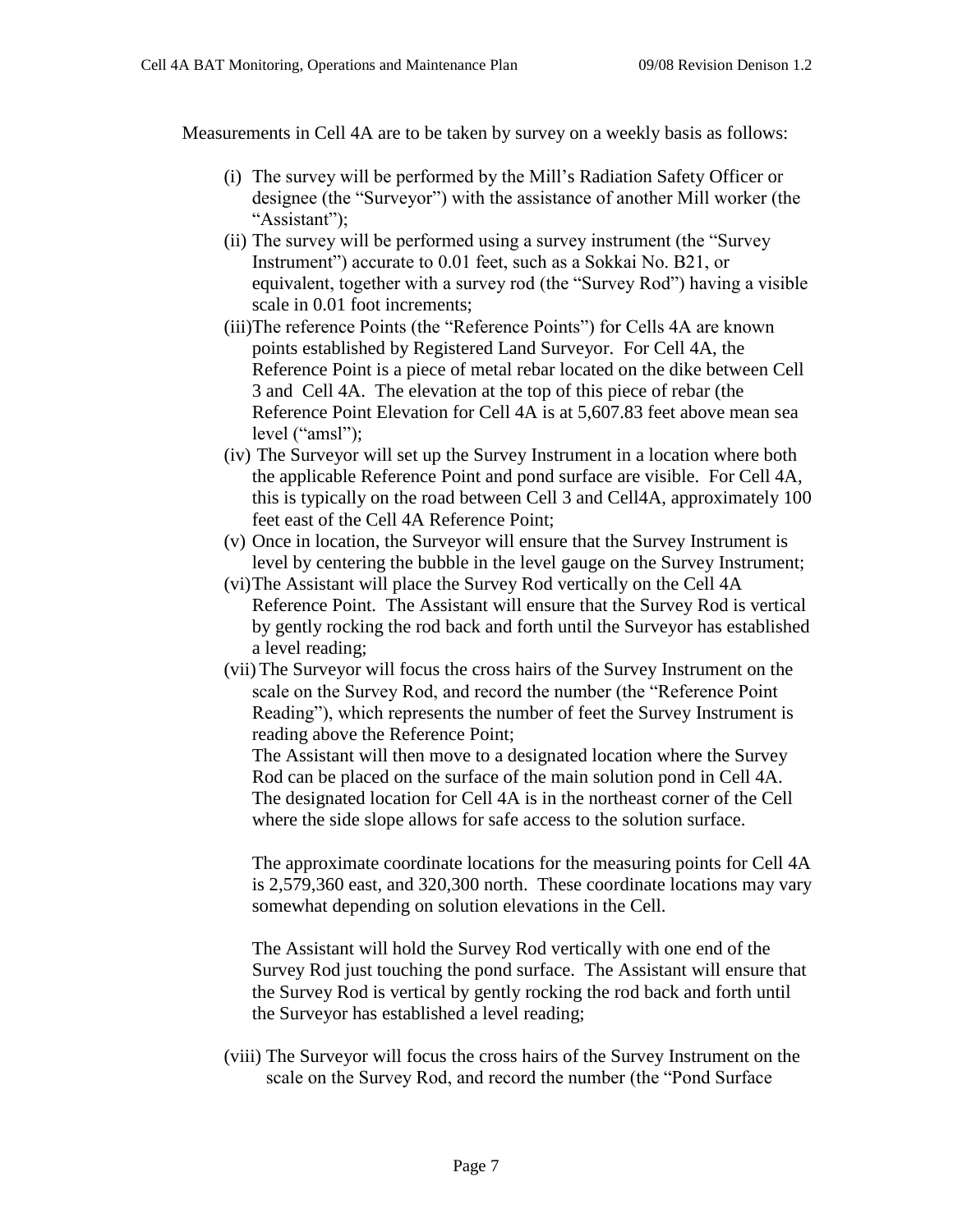Reading"), which represents the number of feet the Survey Instrument is reading above the pond surface level.

The Surveyor will calculate the elevation of the pond surface in feet amsl by adding the Reference Point Reading for the Cell and subtracting the Pond Surface Reading for the Cell, and will record the number accurate to 0.01 feet.

## Leak Detection System

The Leak detection system is monitored on a continuous basis by use of a pressure transducer that feeds water level information to an electronic data collector. The water levels are measured every hour and the information is stored for later retrieval. The water levels are measured to the nearest 0.10 inch. The data collector is currently programmed to store 7 days of water level information. The number of days of stored data can be increased beyond 7 days if needed. The water level data is downloaded to a laptop computer on a weekly basis and incorporated into the Mill's environmental monitoring data base, and into the files for weekly inspection reports of the tailings cell leak detection systems. Within 24 hours after collection of the weekly water level data, the information will be evaluated to ensure that the water level in the leak detection sump did not exceed the allowable level (5556.14 feet amsl) at any time during the reporting period. For Cell 4A, under no circumstance shall fluid head in the leak detection system sump exceed a 1-foot level above the lowest point in the lower flexible membrane liner. To determine the Maximum Allowable Daily LDS Flow Rates in the Cell 4A leak detection system, the total volume of all fluids pumped from the LDS on a weekly basis shall be recovered from the data collector, and that information will be used to calculate an average volume pumped per day. Under no circumstances shall the daily LDS flow volume exceed 24,160 gallons/day. The maximum daily LDS flow volume will be compared against the measured cell solution levels detailed on the attached Table 1, to determine the maximum daily allowable LDS flow volume for varying head conditions in Cell 4A. Any abnormal or out of compliance water levels must be immediately reported to Mill management. The data collector is also equipped with an audible alarm that sounds if the water level in the leak detection sump exceeds the allowable level (5556.14 feet amsl). The current water level is displayed at all times on the data collector and available for recording on the daily inspection form. The leak detection system is also equipped with a leak detection pump, EPS Model # 25S05-3 stainless steel, or equal. The pump is capable of pumping in excess of 25 gallons per minute at a total dynamic head of 50 feet. The pump has a 1.5 inch diameter discharge, and operates on 460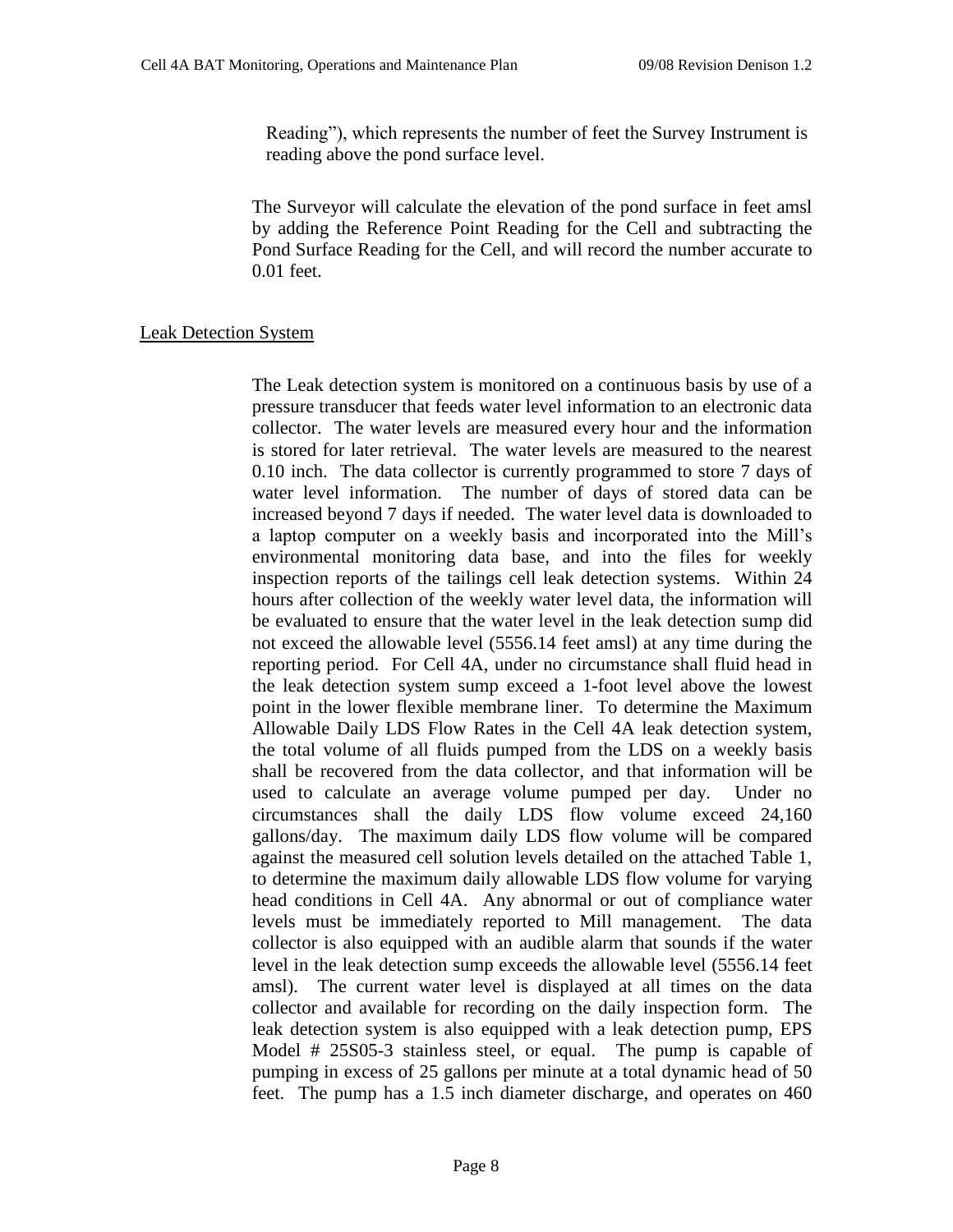volt 3 phase power. The pump is equipped with a pressure sensing transducer to start the pump once the level of solution in the leak detection sump is approximately 2.25 feet (elevation 5555.89) above the lowest level of the leak detection sump (9 inches above the lowest point on the lower flexible membrane liner, to ensure the allowable 1.0 foot (5556.14 feet amsl) above the lowest point on the lower flexible membrane liner is not exceeded). The attached Figure 6, Leak Detection Sump Operating Elevations, illustrates the relationship between the sump elevation, the lowest point on the lower flexible membrane liner and the pump-on solution elevation for the leak detection pump. The pump also has manual start and stop controls. The pump will operate until the solution is drawn down to the lowest level possible, expected to be approximately 4 inches above the lowest level of the sump (approximate elevation 5554.0). The pump discharge is equipped with a 1.5 inch flow meter, EPS Paddle Wheel Flowsensor, or equal, that reads the pump discharge in gallons per minute, and records total gallons pumped. The flow rate and total gallons is recorded by the Inspector on the weekly inspection form. The leak detection pump is installed in the horizontal section of the 18 inch, horizontal, perforated section of the PVC collection pipe. The distance from the top flange face, at the collection pipe invert, to the centerline of the 22.5 degree elbow is 133.4 feet, and the vertical height is approximately 45 feet. The pump is installed at least 2 feet beyond the centerline of the elbow. The bottom of the pump will be installed in the leak detection sump at least 135.4 feet or more from the top of the flange invert. A pressure transducer installed with the pump continuously measures the solution head and is programmed to start and stop the pump within the ranges specified above. The attached Figure 5 illustrates the general configuration of the pump installation.

A second leak detection pump with pressure transducer, flow meter, and manufacturer recommended spare parts for the pump controller and water level data collector will be maintained in the Mill warehouse to ensure that the pump and controller can be replaced and operational within 24 hours of detection of a failure of the pumping system. The root cause of the equipment failure will be documented in a report to Mill management with recommendations for prevention of a re-occurrence.

# Slimes Drain System

(i) A pump, Tsurumi Model # KTZ23.7-62 stainless steel, or equal, will be placed inside of the slimes drain access riser pipe and a near as possible to the bottom of the slimes drain sump. The bottom of the slimes drain sump is 38 feet below a water level measuring point at the centerline of the slimes drain access pipe, near the ground surface level. The pump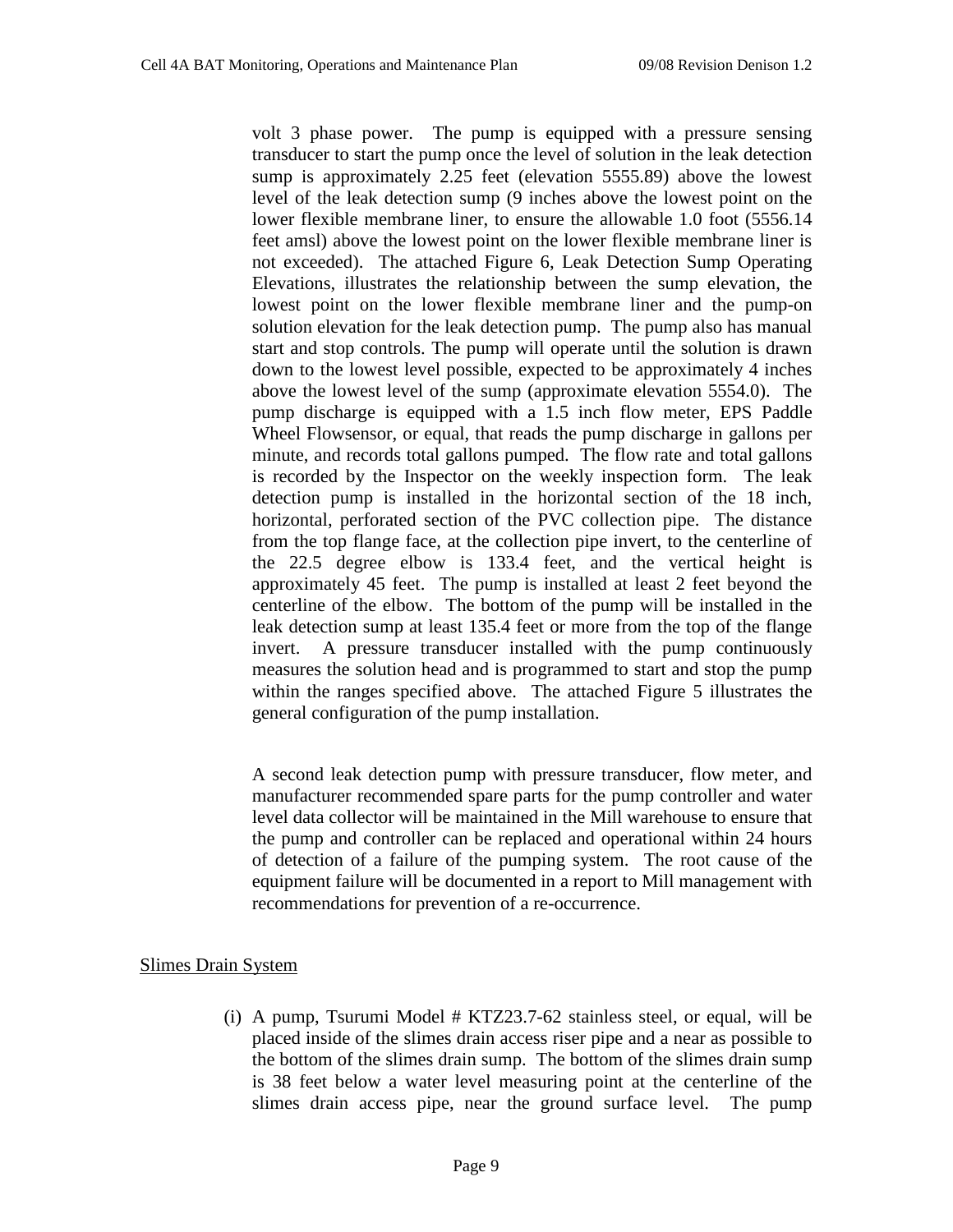discharge will be equipped with a 2 inch flow meter, E/H Model #33, or equal, that reads the pump discharge in gallons per minute, and records total gallons pumped. The flow rate and total gallons will be recorded by the Inspector on the weekly inspection form.

- (ii) The slimes drain pump will be on adjustable probes that allows the pump to be set to start and stop on intervals determined by Mill management.
- (iii)The Cell 4A slimes drain pump will be checked weekly to observe that it is operating and that the level probes are set properly, which is noted on the Weekly Tailings Inspection Form. If at any time the pump is observed to be not working properly, it will be repaired or replaced within 15 days;
- (iv)Depth to wastewater in the Cell 4A slimes drain access riser pipe shall be monitored and recorded weekly to determine maximum and minimum fluid head before and after a pumping cycle, respectively. All head measurements must be made from the same measuring point, to the nearest 0.01 foot. The results will be recorded as depth-in-pipe measurements on the Weekly Tailings Inspection Form;
- (v) On a monthly basis, the slimes drain pump will be turned off and the wastewater in the slimes drain access pipe will be allowed to stabilize for at least 90 hours. Once the water level has stabilized (based on no change in water level for three (3) successive readings taken no less than one (1) hour apart) the water level of the wastewater will be measured and recorded as a depth-in-pipe measurement on the Monthly Inspection Data form, by measuring the depth to water below the water level measuring point on the slimes drain access pipe;

The slimes drain pump will not be operated until Mill management has determined that no additional process solutions will be discharged to Cell 4A, and the Cell has been partially covered with the first phase of the reclamation cap. The long term effectiveness and performance of the slimes drain dewatering will be evaluated on the same basis as the currently operating slimes drain system for Cell 2.

# **Tailings Emergencies**

Inspectors will notify the Radiation Safety Officer and/or Mill management immediately if, during their inspection, they discover that an abnormal condition exists or an event has occurred that could cause a tailings emergency. Until relieved by the Environmental or Radiation Technician or Radiation Safety Officer, inspectors will have the authority to direct resources during tailings emergencies.

Any major catastrophic events or conditions pertaining to the tailings area should be reported immediately to the Mill Manager or the Radiation Safety Officer, one of whom will notify Corporate Management. If dam failure occurs, notify your supervisor and the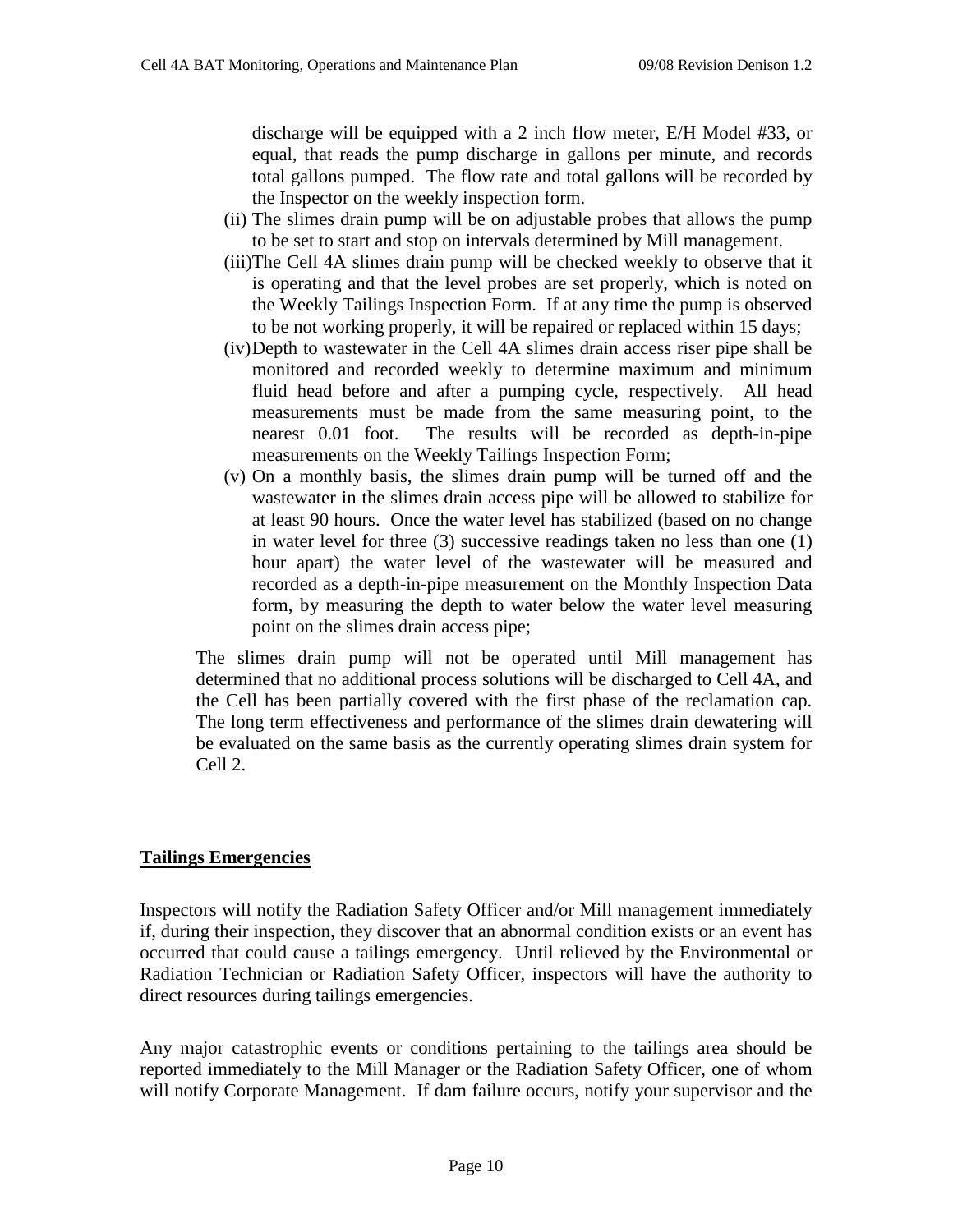Mill Manager immediately. The Mill Manager will then notify Corporate Management, MSHA (303-231-5465), and the State of Utah, Division of Dam Safety (801-538-7200).

## **Cell 4A Solution Freeboard Calculation**

The maximum tailings cell pond wastewater levels in Cells 1-I, Cell 2, Cell 3 and Cell 4A are regulated by condition 10.3 of the White Mesa Mill 11e.(2) Materials License.

Condition 10.3 states that "Freeboard limits for Cells 1-1, and 3, shall be set **periodically in accordance with the procedures set out in Section 3.0 to Appendix E of the previously approved NRC license application, including the October 13, 1999 revisions made to the January 10, 1990 Drainage Report. The freeboard limit for Cell 3 shall be recalculated annually in accordance with the procedures set in the October 13, 1999 revision to the Drainage Report.**" The 1990 Drainage Report uses the Local 6-hour Probable Maximum Precipitation (PMP) event for calculating the freeboard requirements for each of the tailings cells. The PMP for the White Mesa site is 10 inches.

Based on the PMP storm event, the freeboard requirement for Cell 1 is a maximum operating water level of 5615.4 feet above mean sea level (amsl). The Cell 1 freeboard limit is not affected by operations or conditions in Cells 2, 3 or 4A.

Cell 2 has no freeboard limit because the Cell is 99% full of tailings solids and all precipitation falling on Cell 2 and the adjacent drainage area must be contained in Cell 3. The flood volume from the PMP event over the Cell 2 and Cell 3 pond areas, plus the adjacent drainage areas, is 123.4 acre-feet of water. According to the freeboard calculation procedures, this volume currently must be contained in the existing 24-acre pool area in Cell 3. This results in a maximum operating water level in Cell 3 of 5601.6 feet amsl.

The Cell 4A design includes a concrete spillway between Cell 3 and Cell 4A with the invert elevation 4 feet below the top of the Cell 3 dike, at an elevation of 5604.5 feet amsl. Once Cell 4A is placed in operation, the cell would be available for emergency overflows from Cell 3, but as long as the freeboard limit in Cell 3 is maintained at 5601.6 it is extremely unlikely that Cell 4A would see any overflow water from Cell 3 unless the full PMP event were to occur. Should Cell 3 receive the full PMP volume of 123.4 acre feet of water, approximately 62 acre feet of that volume would flow through the spillway into Cell 4A.

The flood volume from the PMP event over the Cell 4A area is 36 acre-feet of water (40 acres, plus the adjacent drainage area of 3.25 acres, times the PMP of 10 inches). This would result in a total flood volume of 98 acre-feet, including the 62 acre-feet of solution from Cell 3. The freeboard depth required for Cell 4A from the PMP event would be 2.44 feet, plus a wave run-up depth of 0.77 feet (from the 1990 Drainage Report), for a total freeboard requirement of 3.2 feet. This calculation is illustrated on Attachment 4.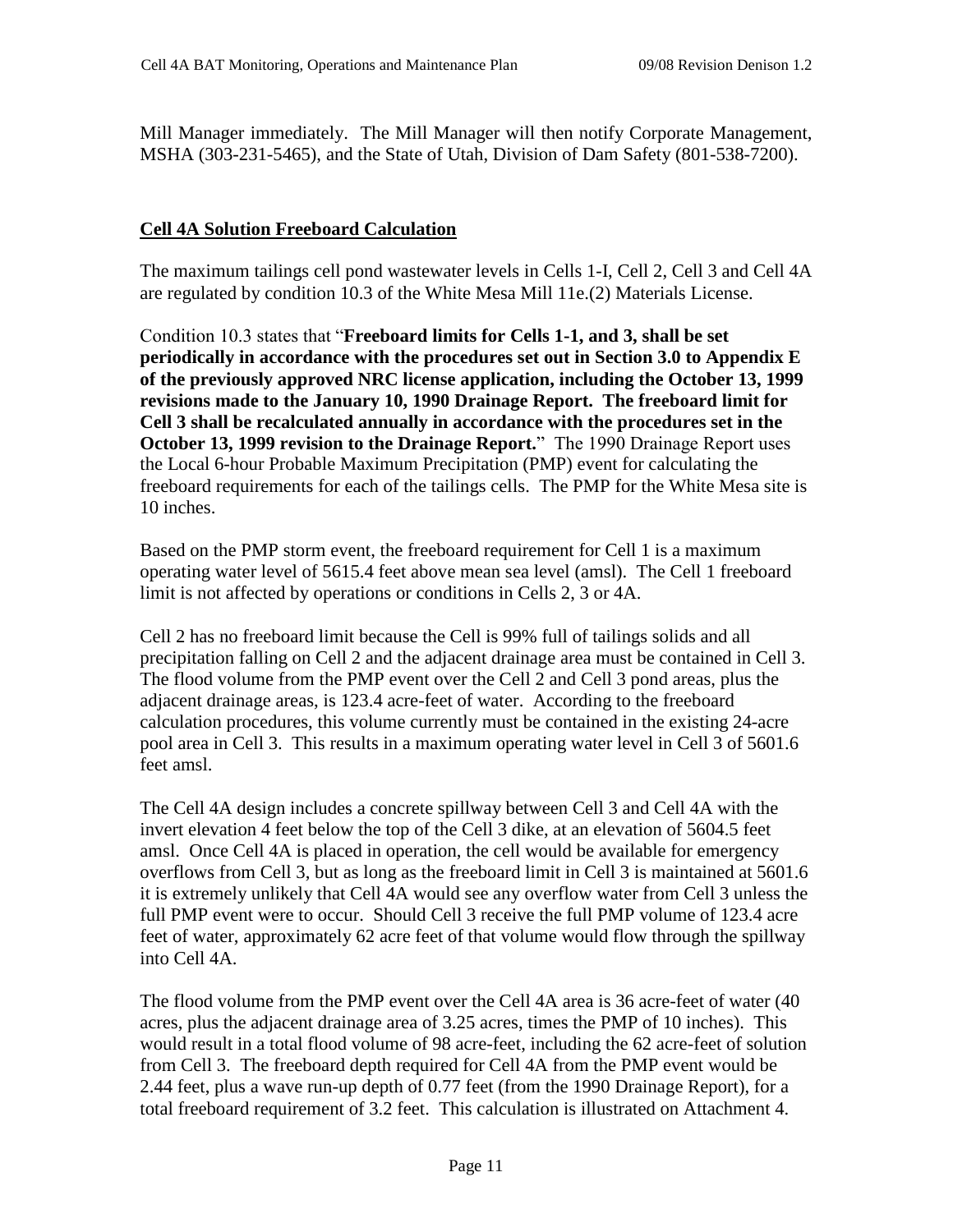The Groundwater Quality Discharge Permit, No. UGW370004, for the White Mesa Mill requires that the minimum freeboard be no less than 3.0 feet for any of the existing Cell construction, but based on the above calculation the freeboard would be set 3.2 feet below the top of liner. The freeboard for Cell 4A would therefore be 5595.3 amsl (top of liner 5598.5 – 3.2 feet). Figure 7, Hydraulic Profile Schematic, shows the relationship between the Cells, and the relative elevations of the solution pools and the spillway elevations.

If Cell 4A were required to store the entire PMP event for Cell 2, Cell 3 and Cell 4A, the required storage volume would be approximately 160 acre-feet of solution. This would increase the necessary freeboard to 4.77 feet.

The required freeboard for Cell 4A will be recalculated annually along with the recalculation of the Cell 3 freeboard requirement. A calculation of the current freeboard calculation for both Cells is attached to this Plan.